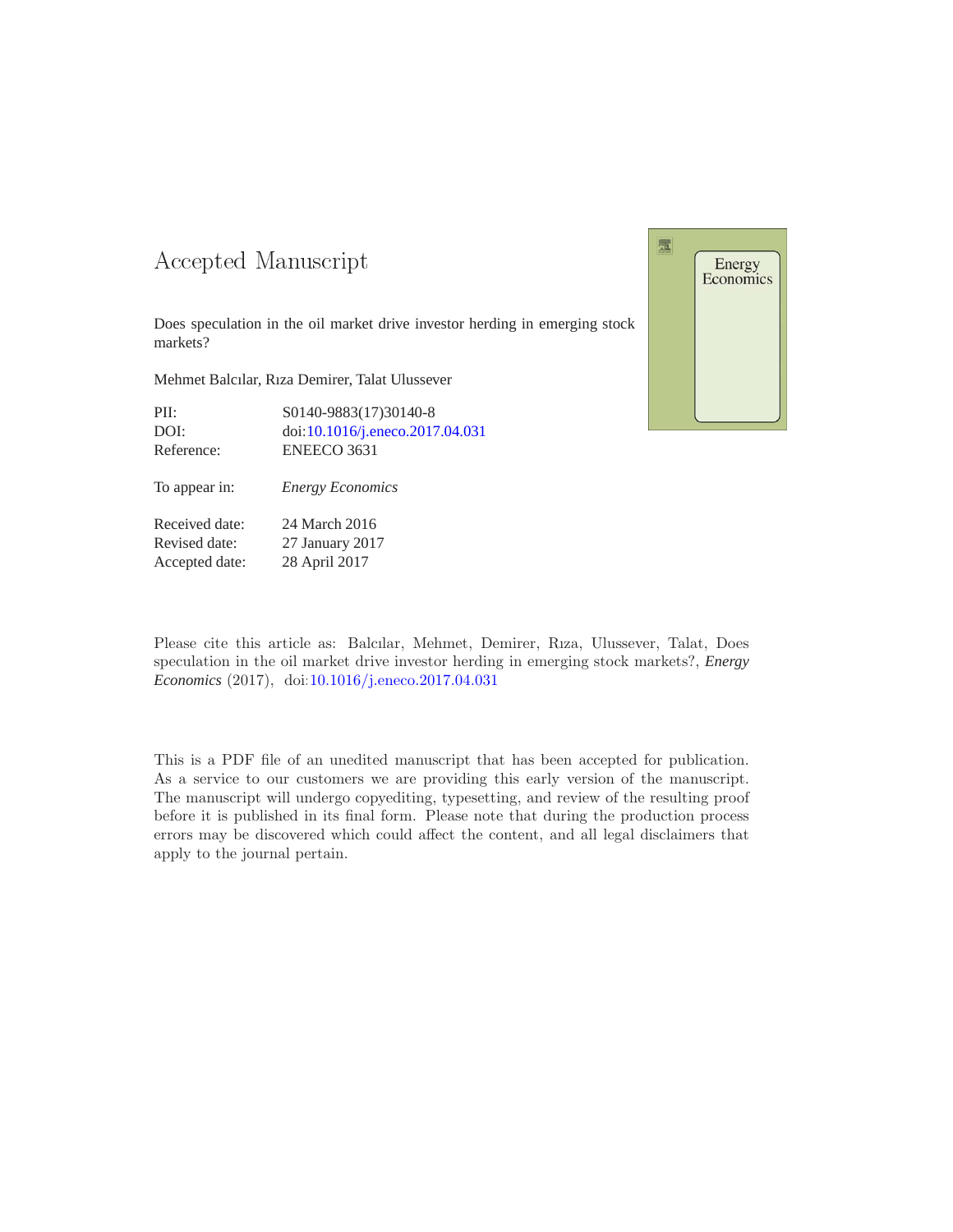# **ACCEPTED MANUSCRIPT**

**Does speculation in the oil market drive investor herding in emerging stock markets?**

#### **Mehmet Balcılar**

Mehmet Balcılar<br>
Mehmet Balcılar<br>
Department of Economics, Eastern Mediterranean University,<br>
gusta, Turkish Republic of Northern Cyprus, via Mersin 10, Tu<br>
Department of Economics, University of Pretoria,<br>
PRAG Business S Department of Economics, Eastern Mediterranean University, Famagusta, Turkish Republic of Northern Cyprus, via Mersin 10, Turkey; Department of Economics, University of Pretoria, Pretoria, 0002, South Africa; IPAG Business School, Paris, France.

## **Rıza Demirer**†

Department of Economics & Finance Southern Illinois University Edwardsville Edwardsville, IL 62026-1102.

#### **Talat Ulussever**

Department of Finance & Economics College of Industrial Management King Fahd University of Petroleum & Minerals Dhahran, Saudi Arabia.

**January 2017**

 $\overline{a}$ 

 $\dagger$  Corresponding Author. E-mail: rdemire@siue.edu; Tel: 618-650-2939; Fax: 618-650-3047.